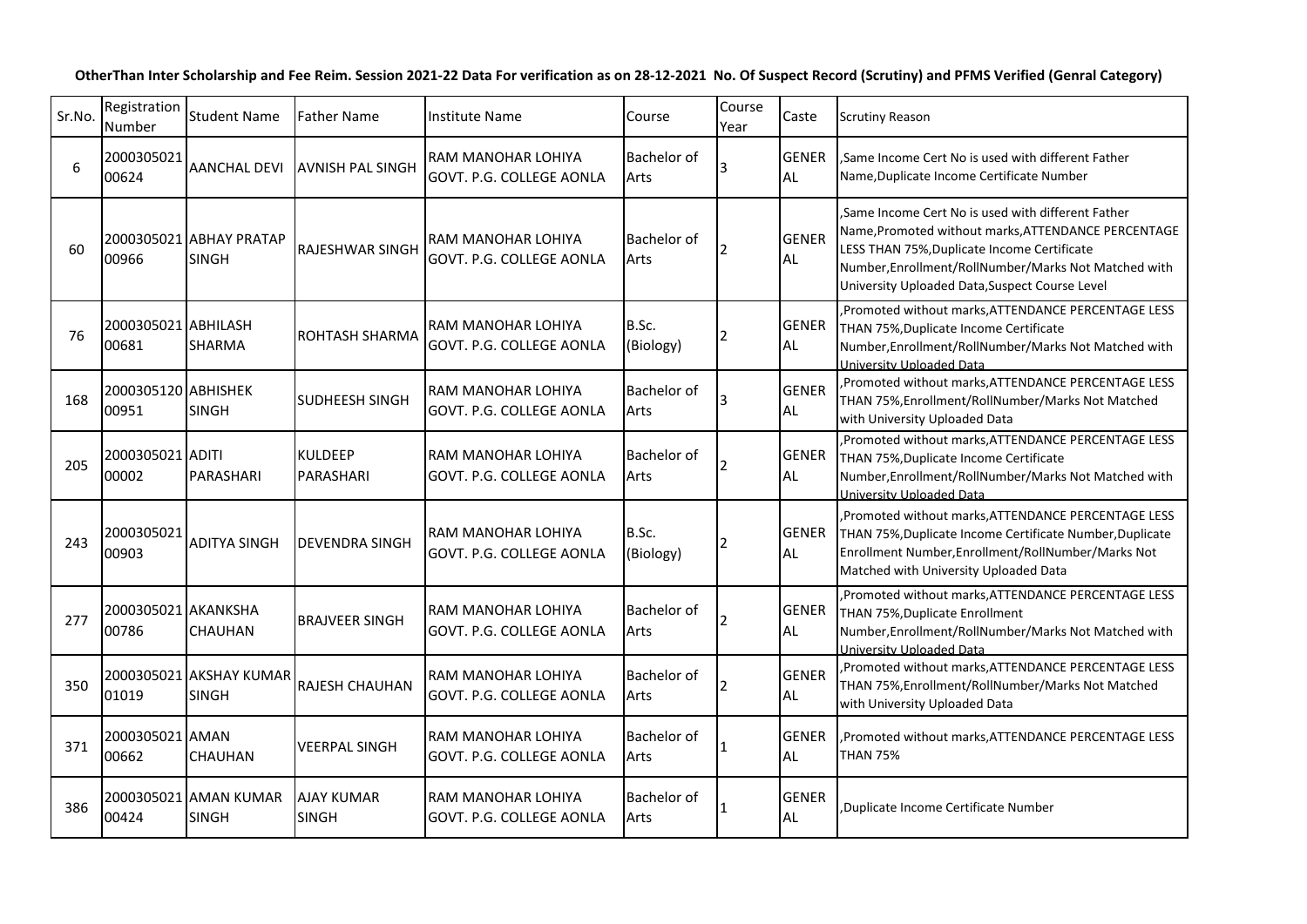| 509 | 2000305021 ANJALI<br>00300           | <b>CHAUHAN</b>      | YAGYA VEER<br><b>CHAUHAN</b>           | RAM MANOHAR LOHIYA<br>GOVT. P.G. COLLEGE AONLA | <b>Bachelor of</b><br>Arts       | <b>GENER</b><br><b>AL</b> | Same Income Cert No is used with different Father.<br>Name, Duplicate Income Certificate Number                                                                                  |
|-----|--------------------------------------|---------------------|----------------------------------------|------------------------------------------------|----------------------------------|---------------------------|----------------------------------------------------------------------------------------------------------------------------------------------------------------------------------|
| 514 | 2000305120<br>00150                  | <b>ANJALI GUPTA</b> | <b>RAVEENDRA</b><br><b>KUMAR GUPTA</b> | RAM MANOHAR LOHIYA<br>GOVT. P.G. COLLEGE AONLA | Bachelor of<br>Arts              | <b>GENER</b><br><b>AL</b> | Marks Mismatch                                                                                                                                                                   |
| 529 | 2000305020<br>01501                  | <b>ANJALI SINGH</b> | <b>UDAYVEER SINGH</b>                  | RAM MANOHAR LOHIYA<br>GOVT. P.G. COLLEGE AONLA | Bachelor of<br>Arts              | <b>GENER</b><br><b>AL</b> | Promoted without marks, ATTENDANCE PERCENTAGE LESS<br>THAN 75%, Enrollment/RollNumber/Marks Not Matched<br>with University Uploaded Data                                         |
| 530 | 2000305021<br>00767                  | <b>ANJLI SINGH</b>  | <b>MUKESH PAL</b><br><b>SINGH</b>      | RAM MANOHAR LOHIYA<br>GOVT. P.G. COLLEGE AONLA | Master of<br>Arts<br>(Sociology) | <b>GENER</b><br><b>AL</b> | Duplicate Income Certificate Number                                                                                                                                              |
| 538 | 2000305120 ANKESH<br>00421           | <b>SHARMA</b>       | <b>RAM GOPAL</b><br><b>SHARMA</b>      | RAM MANOHAR LOHIYA<br>GOVT. P.G. COLLEGE AONLA | <b>Bachelor</b> of<br>Arts       | <b>GENER</b><br><b>AL</b> | ATTENDANCE PERCENTAGE LESS THAN 75%, Suspect Course<br>Level                                                                                                                     |
| 541 | 2000305021 ANKIT<br>00461            | <b>CHAUHAN</b>      | NARENDRA PAL<br><b>SINGH</b>           | RAM MANOHAR LOHIYA<br>GOVT. P.G. COLLEGE AONLA | Bachelor of<br>Arts              | <b>GENER</b><br><b>AL</b> | Promoted without marks, ATTENDANCE PERCENTAGE LESS<br>THAN 75%, Duplicate Income Certificate<br>Number, Enrollment/RollNumber/Marks Not Matched with<br>University Unloaded Data |
| 631 | 2000305021<br>00853                  | <b>ANSHIKA</b>      | MORPAL SINGH                           | RAM MANOHAR LOHIYA<br>GOVT. P.G. COLLEGE AONLA | <b>Bachelor of</b><br>Arts       | <b>GENER</b><br><b>AL</b> | Duplicate Income Certificate Number                                                                                                                                              |
| 636 | 2000305120 ANSHIKA<br>00135          | <b>CHAUHAN</b>      | <b>DHARMENDRA</b><br><b>SINGH</b>      | RAM MANOHAR LOHIYA<br>GOVT. P.G. COLLEGE AONLA | B.Sc.<br>(Biology)               | <b>GENER</b><br><b>AL</b> | Enrollment/RollNumber/Marks Not Matched with<br>University Uploaded Data                                                                                                         |
| 637 | 2000305120 <b>J</b> ANSHIKA<br>00235 | <b>CHAUHAN</b>      | <b>MAHENDRA PAL</b><br><b>SINGH</b>    | RAM MANOHAR LOHIYA<br>GOVT. P.G. COLLEGE AONLA | Bachelor of<br>Arts              | <b>GENER</b><br><b>AL</b> | ATTENDANCE PERCENTAGE LESS THAN 75%                                                                                                                                              |
| 665 | 2000305120<br>00445                  |                     | ANSHIKA SINGH IDINESH PAL SINGH        | RAM MANOHAR LOHIYA<br>GOVT. P.G. COLLEGE AONLA | Bachelor of<br>Arts              | <b>GENER</b><br><b>AL</b> | Promoted without marks, ATTENDANCE PERCENTAGE LESS<br>THAN 75%, Enrollment/RollNumber/Marks Not Matched<br>with University Uploaded Data                                         |
| 696 | 2000305120 ANUBHAV<br>00510          | <b>KUMAR SINGH</b>  | <b>VIJAY PAL SINGH</b>                 | RAM MANOHAR LOHIYA<br>GOVT. P.G. COLLEGE AONLA | B.Sc.<br>(Biology)               | <b>GENER</b><br><b>AL</b> | ATTENDANCE PERCENTAGE LESS THAN 75%                                                                                                                                              |
| 763 | 2000305021 ANUSHKA<br>00449          | VASHISHTHA          | <b>RAM KRISHNA</b><br><b>SHARMA</b>    | RAM MANOHAR LOHIYA<br>GOVT. P.G. COLLEGE AONLA | B.Sc.<br>(Biology)               | <b>GENER</b><br><b>AL</b> | UP board / ICSE board High School Roll No not matched<br>with UP Board Database/Board type Other Than UP Board                                                                   |
| 783 | 2000305120 ARCHIT<br>00253           | <b>CHAUHAN</b>      | lMUKESH SINGH<br><b>CHAUHAN</b>        | RAM MANOHAR LOHIYA<br>GOVT. P.G. COLLEGE AONLA | <b>Bachelor</b> of<br>Arts       | <b>GENER</b><br><b>AL</b> | ATTENDANCE PERCENTAGE LESS THAN 75%                                                                                                                                              |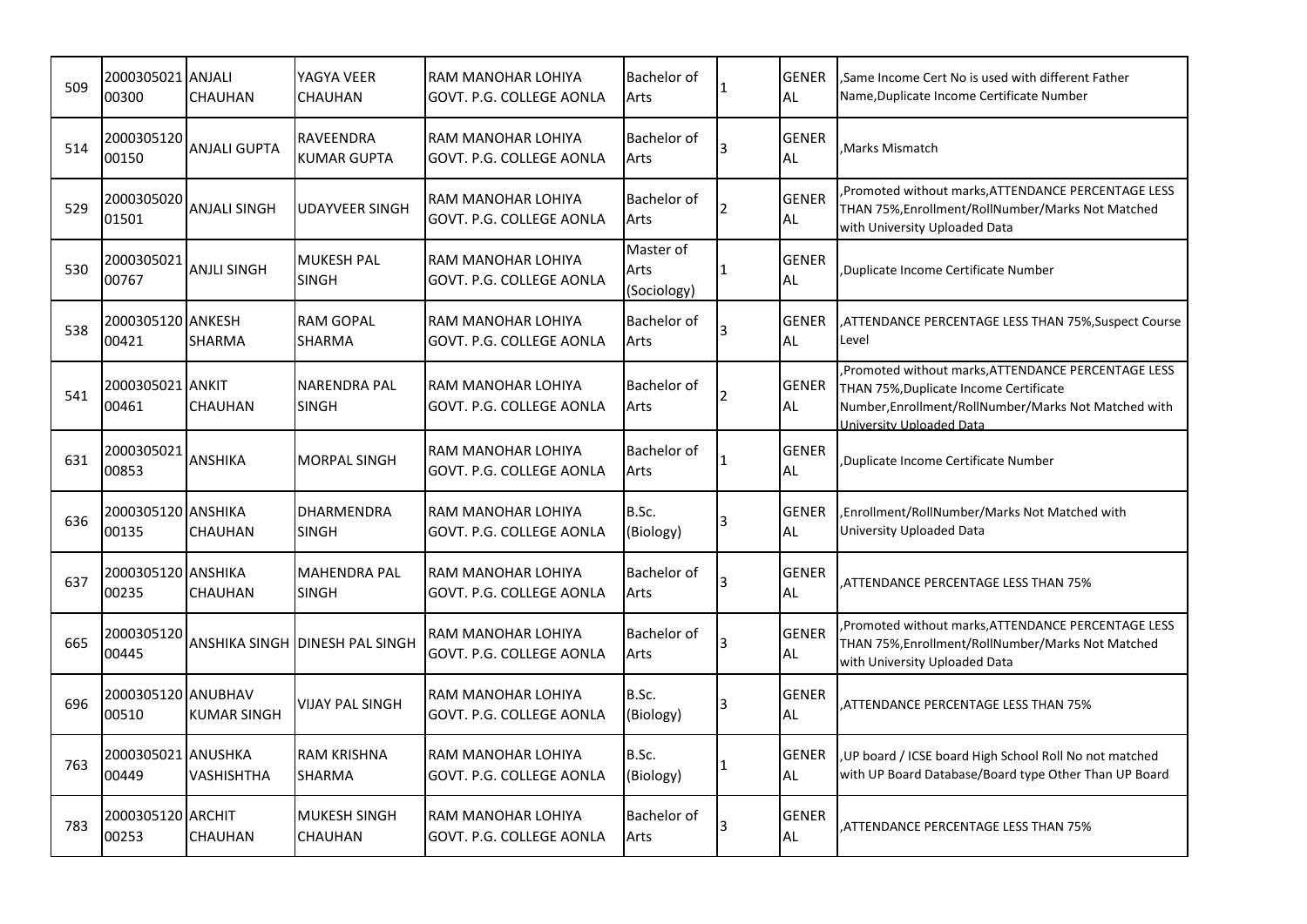| 842  | 2000305021<br>00726         | <b>ARTI</b>                                           | <b>MUKESH SINGH</b>                  | RAM MANOHAR LOHIYA<br>GOVT. P.G. COLLEGE AONLA | Master of<br>Arts<br>(Sociology) | 11           | <b>GENER</b><br>AL        | ATTENDANCE PERCENTAGE LESS THAN 75%                                                                                                                      |
|------|-----------------------------|-------------------------------------------------------|--------------------------------------|------------------------------------------------|----------------------------------|--------------|---------------------------|----------------------------------------------------------------------------------------------------------------------------------------------------------|
| 860  | 00697                       | 2000305021 ARUN PRATAP<br><b>SINGH</b>                | <b>SATYAVEER SINGH</b>               | RAM MANOHAR LOHIYA<br>GOVT. P.G. COLLEGE AONLA | B.Sc. (Maths) $\vert$ 2          |              | <b>GENER</b><br><b>AL</b> | Promoted without marks, ATTENDANCE PERCENTAGE LESS<br>THAN 75%, Enrollment/RollNumber/Marks Not Matched<br>with University Uploaded Data                 |
| 946  | 2000305021<br>00961         | <b>ATUL</b>                                           | <b>MUNESH KUMAR</b>                  | RAM MANOHAR LOHIYA<br>GOVT. P.G. COLLEGE AONLA | Bachelor of<br>Arts              |              | <b>GENER</b><br><b>AL</b> | Promoted without marks, ATTENDANCE PERCENTAGE LESS<br>THAN 75%, Enrollment/RollNumber/Marks Not Matched<br>with University Uploaded Data                 |
| 1008 | 2000305021<br>00896         | <b>AYUSHI SAXENA</b>                                  | <b>SUNIL KUMAR</b><br><b>SAXENA</b>  | RAM MANOHAR LOHIYA<br>GOVT. P.G. COLLEGE AONLA | B.Sc. (Maths) $3$                |              | <b>GENER</b><br>AL        | Same Income Cert No is used with different Father<br>Name, Duplicate Income Certificate Number                                                           |
| 1023 | 2000305120 BANDHAN<br>00428 | <b>MAHESHWARI</b>                                     | <b>DINESH KUMAR</b>                  | RAM MANOHAR LOHIYA<br>GOVT. P.G. COLLEGE AONLA | Bachelor of<br>Arts              |              | <b>GENER</b><br>AL        | Promoted without marks, ATTENDANCE PERCENTAGE LESS<br>THAN 75%, Enrollment/RollNumber/Marks Not Matched<br>with University Uploaded Data                 |
| 1110 | 2000305120 DEEKSHA<br>00030 | <b>SHARMA</b>                                         | <b>SATISH KUMAR</b><br><b>SHARMA</b> | RAM MANOHAR LOHIYA<br>GOVT. P.G. COLLEGE AONLA | Bachelor of<br>Arts              |              | <b>GENER</b><br>AL        | ATTENDANCE PERCENTAGE LESS THAN 75%.                                                                                                                     |
| 1113 | 2000305021<br>00972         | <b>DEEKSHA SINGH</b>                                  | <b>ARVIND KUMAR</b><br><b>SINGH</b>  | RAM MANOHAR LOHIYA<br>GOVT. P.G. COLLEGE AONLA | B.Sc. (Maths) $ 3 $              |              | <b>GENER</b><br>AL.       | , UP board / ICSE board High School Roll No not matched<br>with UP Board Database/Board type Other Than UP<br>Board, Suspect Course Level                |
| 1129 | 00610                       | 2000305021 DEEPAK KUMAR SATYANDRA PAL<br><b>SINGH</b> | <b>SINGH</b>                         | RAM MANOHAR LOHIYA<br>GOVT. P.G. COLLEGE AONLA | Master of<br>Arts<br>(Sociology) | 2            | <b>GENER</b><br><b>AL</b> | Promoted without marks, ATTENDANCE PERCENTAGE LESS<br>THAN 75%, Enrollment/RollNumber/Marks Not Matched<br>with University Uploaded Data                 |
| 1212 | 2000305021 DIKSHA<br>00584  | <b>CHAUHAN</b>                                        | <b>BABLU SINGH</b>                   | RAM MANOHAR LOHIYA<br>GOVT. P.G. COLLEGE AONLA | Bachelor of<br>Arts              | l 1          | <b>GENER</b><br><b>AL</b> | ATTENDANCE PERCENTAGE LESS THAN 75%.                                                                                                                     |
| 1235 | 2000305021 DIVYA<br>00938   | <b>CHAUHAN</b>                                        | <b>RAJESH CHAUHAN</b>                | RAM MANOHAR LOHIYA<br>GOVT. P.G. COLLEGE AONLA | B.Sc.<br>(Biology)               | 1            | <b>GENER</b><br><b>AL</b> | , UP board / ICSE board High School Roll No not matched<br>with UP Board Database/Board type Other Than UP<br>Board, Duplicate Income Certificate Number |
| 1345 | 2000305021<br>00342         | <b>GAURI SAXENA</b>                                   | <b>SHARAD SAXENA</b>                 | RAM MANOHAR LOHIYA<br>GOVT. P.G. COLLEGE AONLA | Bachelor of<br>Arts              |              | <b>GENER</b><br><b>AL</b> | ATTENDANCE PERCENTAGE LESS THAN 75%,                                                                                                                     |
| 1379 | 2000305021<br>00515         | <b>HANSI KUMARI</b>                                   | <b>ARVIND SINGH</b>                  | RAM MANOHAR LOHIYA<br>GOVT. P.G. COLLEGE AONLA | B.Sc.<br>(Biology)               | $\mathbf{1}$ | <b>GENER</b><br>AL        | ATTENDANCE PERCENTAGE LESS THAN 75%                                                                                                                      |
| 1448 | 2000305120 HARSHIT<br>01025 | TOMAR                                                 | <b>RAJESH KUMAR</b><br><b>SINGH</b>  | RAM MANOHAR LOHIYA<br>GOVT. P.G. COLLEGE AONLA | B.Sc. (Maths) $ 3 $              |              | <b>GENER</b><br>AL        | ATTENDANCE PERCENTAGE LESS THAN 75%                                                                                                                      |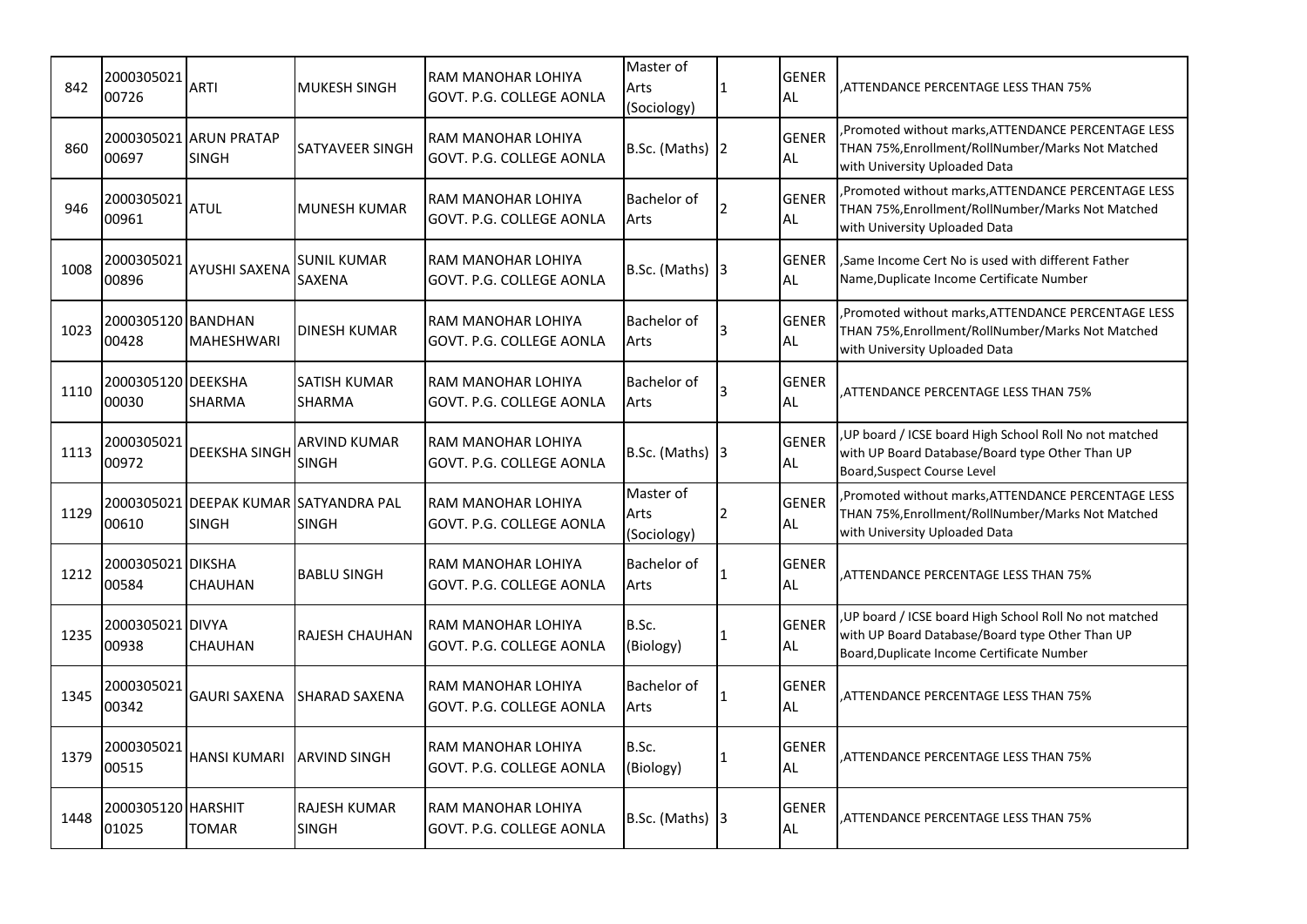| 1456 | 2000305021 HARVEER<br>00718           | <b>SINGH</b>                           | <b>DEVPAL SINGH</b>                  | RAM MANOHAR LOHIYA<br>GOVT. P.G. COLLEGE AONLA | Bachelor of<br>Arts                 |           | <b>GENER</b><br><b>AL</b> | ATTENDANCE PERCENTAGE LESS THAN 75%                                                                                                                                                                                                                |
|------|---------------------------------------|----------------------------------------|--------------------------------------|------------------------------------------------|-------------------------------------|-----------|---------------------------|----------------------------------------------------------------------------------------------------------------------------------------------------------------------------------------------------------------------------------------------------|
| 1497 | 2000305021 HIMANSHU<br>00691          | <b>SINGH</b>                           | <b>JITENDRA PAL</b><br><b>SINGH</b>  | RAM MANOHAR LOHIYA<br>GOVT. P.G. COLLEGE AONLA | Master of<br>Science<br>(Chemistry) |           | <b>GENER</b><br><b>AL</b> | Duplicate Income Certificate Number                                                                                                                                                                                                                |
| 1502 | 2000305020<br>01505                   | <b>HIRDESH</b>                         | IMUNNA SINGH                         | RAM MANOHAR LOHIYA<br>GOVT. P.G. COLLEGE AONLA | Bachelor of<br>Arts                 |           | <b>GENER</b><br><b>AL</b> | Promoted without marks, ATTENDANCE PERCENTAGE LESS<br>THAN 75%, Duplicate Enrollment<br>Number, Enrollment/RollNumber/Marks Not Matched with<br>University Uploaded Data                                                                           |
| 1593 | 2000305021 KAJAL<br>00973             | <b>CHAUHAN</b>                         | <b>NANHE SINGH</b><br><b>CHAUHAN</b> | RAM MANOHAR LOHIYA<br>GOVT. P.G. COLLEGE AONLA | Bachelor of<br>Arts                 |           | <b>GENER</b><br><b>AL</b> | Duplicate Income Certificate Number,                                                                                                                                                                                                               |
| 1594 | 2000305021<br>00650                   | <b>KAJAL DEVI</b>                      | <b>DHARMENDRA</b><br><b>SINGH</b>    | RAM MANOHAR LOHIYA<br>GOVT. P.G. COLLEGE AONLA | <b>Bachelor of</b><br>Arts          |           | <b>GENER</b><br>AL        | ATTENDANCE PERCENTAGE LESS THAN 75%,                                                                                                                                                                                                               |
| 1743 | 2000305021 <b>l</b> KM KAJAL<br>00749 | <b>SINGH</b>                           | <b>RAJEEV KUMAR</b><br><b>SINGH</b>  | RAM MANOHAR LOHIYA<br>GOVT. P.G. COLLEGE AONLA | Master of<br>Arts<br>(Sociology)    | $\vert$ 1 | <b>GENER</b><br>AL        | Duplicate Income Certificate Number                                                                                                                                                                                                                |
| 1745 | 00195                                 | 2000305120 KM AKANKSHA<br><b>SINGH</b> | JAGPAL SINGH                         | RAM MANOHAR LOHIYA<br>GOVT. P.G. COLLEGE AONLA | B.Sc.<br>(Biology)                  |           | <b>GENER</b><br><b>AL</b> | Duplicate Income Certificate Number,                                                                                                                                                                                                               |
| 1783 | 2000305120<br>00063                   | <b>KM LAVI SINGH</b>                   | PUSHPENDRA<br><b>SINGH</b>           | RAM MANOHAR LOHIYA<br>GOVT. P.G. COLLEGE AONLA | Bachelor of<br>Arts                 |           | <b>GENER</b><br><b>AL</b> | Duplicate Income Certificate Number                                                                                                                                                                                                                |
| 1785 | 2000305120 KM LAXMI<br>00325          | <b>MAHESHWARI</b>                      | PRAMOD<br><b>MAHESHWARI</b>          | RAM MANOHAR LOHIYA<br>GOVT. P.G. COLLEGE AONLA | B.Sc.<br>(Biology)                  |           | <b>GENER</b><br><b>AL</b> | Promoted without marks, ATTENDANCE PERCENTAGE LESS<br>THAN 75%, Enrollment/RollNumber/Marks Not Matched<br>with University Uploaded Data                                                                                                           |
| 1799 | 2000305120<br>00565                   | <b>KM POOJA</b>                        | <b>MUNESH PAL</b><br><b>SINGH</b>    | RAM MANOHAR LOHIYA<br>GOVT. P.G. COLLEGE AONLA | <b>Bachelor</b> of<br>Arts          |           | <b>GENER</b><br><b>AL</b> | Duplicate Income Certificate Number                                                                                                                                                                                                                |
| 1810 | 2000305021<br>00573                   | <b>KM RADHIKA</b>                      | YASHPAL                              | RAM MANOHAR LOHIYA<br>GOVT. P.G. COLLEGE AONLA | Bachelor of<br>Arts                 | 12        | <b>GENER</b><br><b>AL</b> | Same Income Cert No is used with different Father<br>Name, Promoted without marks, ATTENDANCE PERCENTAGE<br>LESS THAN 75%, Duplicate Income Certificate<br>Number, Enrollment/RollNumber/Marks Not Matched with<br><b>Iniversity Unloaded Data</b> |
| 1823 | 2000305120 KM SARIKA<br>00429         | <b>GUPTA</b>                           | <b>SHIVOM GUPTA</b>                  | RAM MANOHAR LOHIYA<br>GOVT. P.G. COLLEGE AONLA | <b>Bachelor of</b><br>Arts          |           | <b>GENER</b><br><b>AL</b> | , Suspect Marks (Percentage below than 33%), Duplicate<br>Income Certificate Number, Enrollment/RollNumber/Marks<br>Not Matched with University Uploaded Data                                                                                      |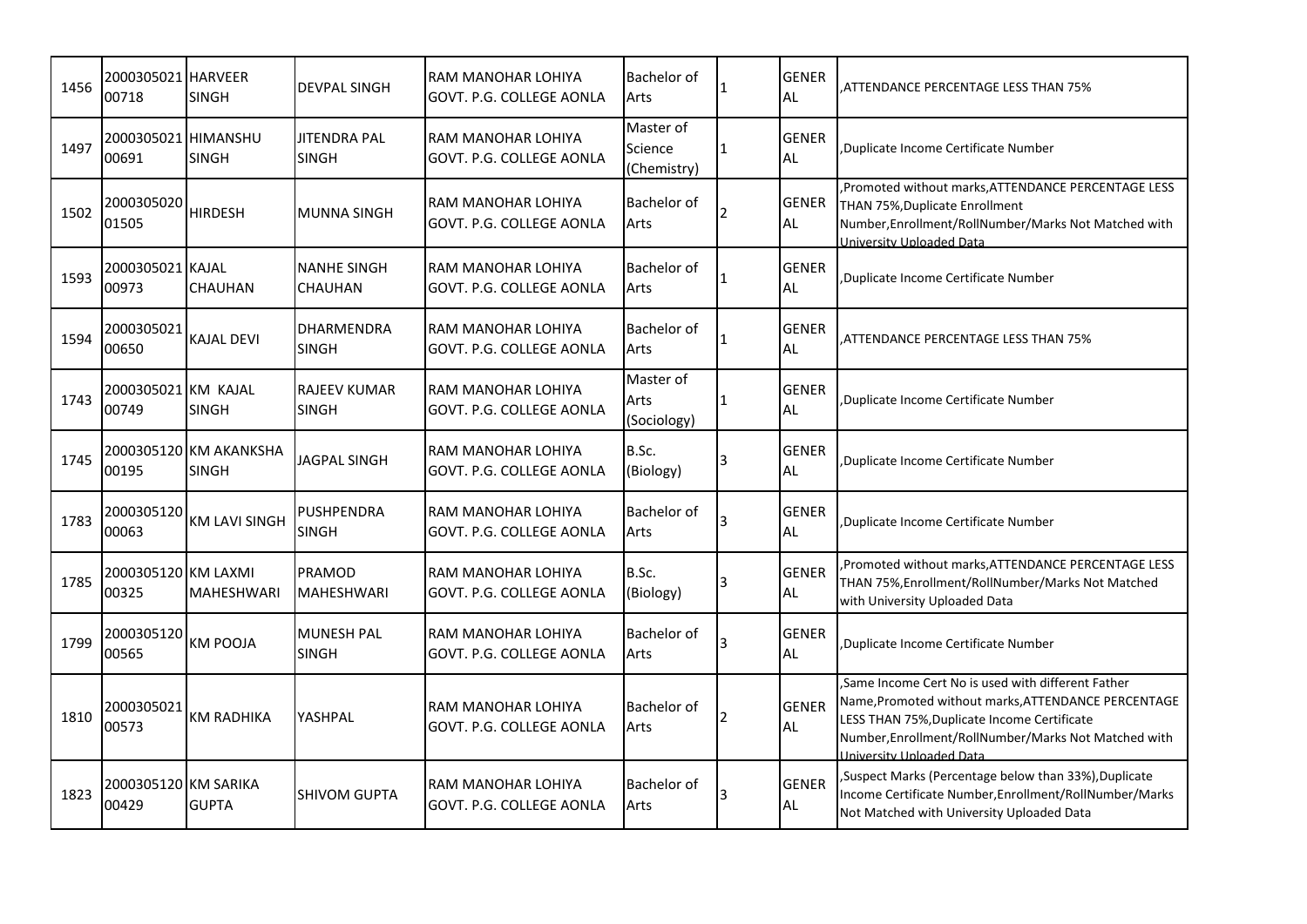| 1841 | 2000305120 KM URMI<br>00862   | <b>KASAUDHAN</b>                       | <b>AJESH GUPTA</b>           | RAM MANOHAR LOHIYA<br>GOVT. P.G. COLLEGE AONLA                | <b>Bachelor of</b><br>Arts          |     | <b>GENER</b><br><b>AL</b> | Duplicate Income Certificate Number                                                                                                                                              |
|------|-------------------------------|----------------------------------------|------------------------------|---------------------------------------------------------------|-------------------------------------|-----|---------------------------|----------------------------------------------------------------------------------------------------------------------------------------------------------------------------------|
| 1849 | 2000305021 KM VEERTA<br>00796 | <b>SHARMA</b>                          | <b>ROHTASH SHARMA</b>        | RAM MANOHAR LOHIYA<br>GOVT. P.G. COLLEGE AONLA                | Master of<br>Arts<br>(Sociology)    |     | <b>GENER</b><br>AL        | Promoted without marks, ATTENDANCE PERCENTAGE LESS<br>THAN 75%, Duplicate Income Certificate<br>Number, Enrollment/RollNumber/Marks Not Matched with<br>University Uploaded Data |
| 1871 | 2000305021<br>00638           | <b>KOMAL SINGH</b>                     | YASHPAL SINGH                | RAM MANOHAR LOHIYA<br>GOVT. P.G. COLLEGE AONLA                | Bachelor of<br>Arts                 | 1   | <b>GENER</b><br><b>AL</b> | ATTENDANCE PERCENTAGE LESS THAN 75%                                                                                                                                              |
| 1890 | 2000305021 KRISHNA<br>00641   | <b>UPADHAYAY</b>                       | RAJENDRA<br><b>UPADHYAY</b>  | RAM MANOHAR LOHIYA<br>GOVT. P.G. COLLEGE AONLA                | <b>Bachelor of</b><br>Arts          |     | <b>GENER</b><br><b>AL</b> | Duplicate Income Certificate Number                                                                                                                                              |
| 1912 | 2000305021 KUMARI<br>00692    | <b>SANTOSHI</b>                        | LAKHBIR SINGH                | RAM MANOHAR LOHIYA<br>GOVT. P.G. COLLEGE AONLA                | <b>Bachelor of</b><br>Arts          |     | <b>GENER</b><br><b>AL</b> | , UP board / ICSE board High School Roll No not matched<br>with UP Board Database/Board type Other Than UP<br>Board, Duplicate Income Certificate Number                         |
| 2038 | 2000305021<br>01000           | <b>MANSI SINGH</b>                     | <b>RATIBHAN SINGH</b>        | RAM MANOHAR LOHIYA<br>GOVT. P.G. COLLEGE AONLA                | B.Sc. (Maths) 1                     |     | <b>GENER</b><br><b>AL</b> | , UP board / ICSE board High School Roll No not matched<br>with UP Board Database/Board type Other Than UP Board                                                                 |
| 2087 | 2000305021 MEENU<br>00345     | <b>SHARMA</b>                          | MUNISH SHARMA                | RAM MANOHAR LOHIYA<br>GOVT. P.G. COLLEGE AONLA                | Master of<br>Science<br>(Chemistry) |     | <b>GENER</b><br><b>AL</b> | Same Income Cert No is used with different Father<br>Name, Duplicate Income Certificate Number                                                                                   |
| 2143 | 2000305021<br>00473           | <b>MUJAHID BEG</b>                     | <b>AZAM BEG</b>              | RAM MANOHAR LOHIYA<br>GOVT. P.G. COLLEGE AONLA                | <b>Bachelor of</b><br>Arts          |     | <b>GENER</b><br><b>AL</b> | Result Not Declared yet, Enrollment/RollNumber/Marks Not<br>Matched with University Uploaded Data, Suspect Course<br>Level                                                       |
| 2209 | 2000305120 NAVNEET<br>00307   | PARASHARI                              | PARASARI                     | MUKESH CHANDRA RAM MANOHAR LOHIYA<br>GOVT. P.G. COLLEGE AONLA | Bachelor of<br>Arts                 |     | <b>GENER</b><br><b>AL</b> | Same Income Cert No is used with different Father Name                                                                                                                           |
| 2247 | 2000305021<br>00452           | <b>NEHA SINGH</b>                      | MITRPAL SINGH                | RAM MANOHAR LOHIYA<br>GOVT. P.G. COLLEGE AONLA                | <b>Bachelor</b> of<br>Arts          |     | <b>GENER</b><br><b>AL</b> | Same Income Cert No is used with different Father<br>Name, Duplicate Income Certificate Number                                                                                   |
| 2274 | 2000305021 NIKHIL<br>00894    | <b>MAHESHWARI</b>                      | <b>SUBODH KUMAR</b>          | RAM MANOHAR LOHIYA<br>GOVT. P.G. COLLEGE AONLA                | B.Sc. (Maths) $ 1$                  |     | <b>GENER</b><br><b>AL</b> | Same Income Cert No is used with different Father Name                                                                                                                           |
| 2422 | 00467                         | 2000305021 PAWAN KUMAR<br><b>SINGH</b> | KHEMPAL SINGH                | RAM MANOHAR LOHIYA<br>GOVT. P.G. COLLEGE AONLA                | B.Sc.<br>(Biology)                  | l 1 | <b>GENER</b><br>AL        | Duplicate Income Certificate Number                                                                                                                                              |
| 2434 | 2000305120<br>00884           | PAYAL SHARMA                           | <b>SUNIL KUMAR</b><br>SHARMA | RAM MANOHAR LOHIYA<br>GOVT. P.G. COLLEGE AONLA                | <b>Bachelor</b> of<br>Arts          |     | <b>GENER</b><br><b>AL</b> | , UP board / ICSE board High School Roll No not matched<br>with UP Board Database/Board type Other Than UP Board                                                                 |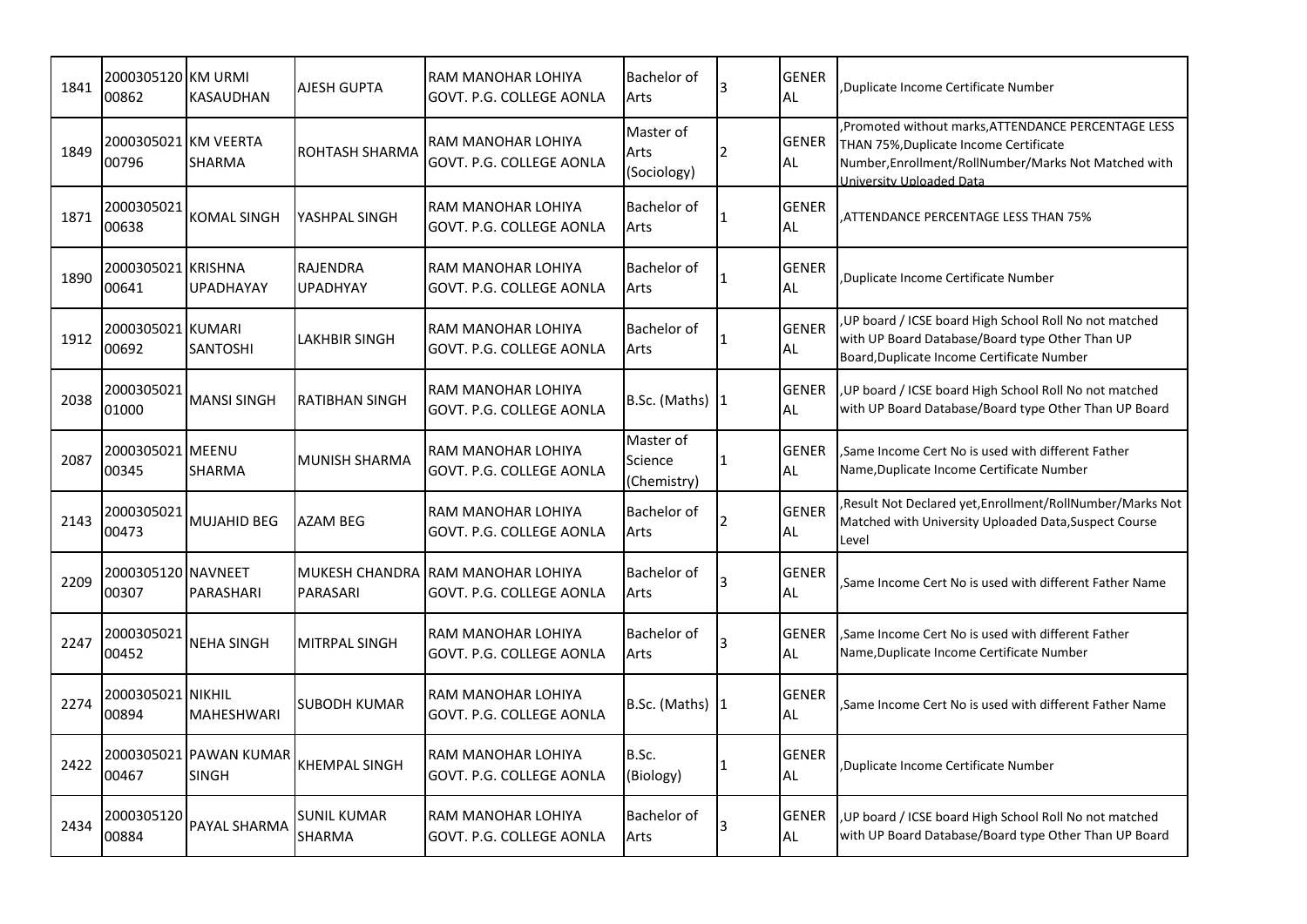| 2438 | 2000305021<br>00383          | <b>PINKU</b>        | <b>RAMESH PAL</b><br><b>SINGH</b>   | RAM MANOHAR LOHIYA<br>GOVT. P.G. COLLEGE AONLA | Bachelor of<br>Arts                 |   | <b>GENER</b><br><b>AL</b> | Promoted without marks, ATTENDANCE PERCENTAGE LESS<br>THAN 75%, Enrollment/RollNumber/Marks Not Matched<br>with University Uploaded Data                                                                                                                                    |
|------|------------------------------|---------------------|-------------------------------------|------------------------------------------------|-------------------------------------|---|---------------------------|-----------------------------------------------------------------------------------------------------------------------------------------------------------------------------------------------------------------------------------------------------------------------------|
| 2493 | 2000305021<br>00500          | <b>PRACHI SINGH</b> | <b>DILIP KUMAR</b><br><b>SINGH</b>  | RAM MANOHAR LOHIYA<br>GOVT. P.G. COLLEGE AONLA | B.Sc. (Maths) 1                     |   | <b>GENER</b><br><b>AL</b> | , UP board / ICSE board High School Roll No not matched<br>with UP Board Database/Board type Other Than UP Board                                                                                                                                                            |
| 2510 | 2000305021 PRAGYA<br>00644   | <b>BHADORIYA</b>    | <b>AMIT KUMAR</b><br><b>SINGH</b>   | RAM MANOHAR LOHIYA<br>GOVT. P.G. COLLEGE AONLA | B.Sc.<br>(Biology)                  |   | <b>GENER</b><br><b>AL</b> | , UP board / ICSE board High School Roll No not matched<br>with UP Board Database/Board type Other Than UP Board                                                                                                                                                            |
| 2570 | 2000305021 PRASHANT<br>00181 | <b>SINGH</b>        | <b>HARIOM SINGH</b>                 | RAM MANOHAR LOHIYA<br>GOVT. P.G. COLLEGE AONLA | <b>Bachelor of</b><br>Arts          |   | <b>GENER</b><br><b>AL</b> | UP board / ICSE board High School Roll No not matched<br>with UP Board Database/Board type Other Than UP Board                                                                                                                                                              |
| 2593 | 2000305120<br>00452          | PRATIGYA            | <b>CHANDRA PAL</b><br><b>SINGH</b>  | RAM MANOHAR LOHIYA<br>GOVT. P.G. COLLEGE AONLA | <b>Bachelor of</b><br>Arts          |   | <b>GENER</b><br><b>AL</b> | Duplicate Income Certificate Number                                                                                                                                                                                                                                         |
| 2595 | 2000305021 PRATIGYA<br>00865 | <b>SINGH</b>        | <b>SATENDRA PAL</b><br><b>SINGH</b> | RAM MANOHAR LOHIYA<br>GOVT. P.G. COLLEGE AONLA | Master of<br>Science<br>(Chemistry) |   | <b>GENER</b><br><b>AL</b> | Same Income Cert No is used with different Father<br>Name, Duplicate Income Certificate Number                                                                                                                                                                              |
| 2622 | 2000305021<br>00267          |                     | PREETI SHARMA PREM PAL SHARMA       | RAM MANOHAR LOHIYA<br>GOVT. P.G. COLLEGE AONLA | <b>Bachelor of</b><br>Arts          |   | <b>GENER</b><br><b>AL</b> | UP board / ICSE board High School Roll No not matched<br>with UP Board Database/Board type Other Than UP Board                                                                                                                                                              |
| 2655 | 2000305021 PRIYA<br>00347    | <b>AGARWAL</b>      | <b>VIPIN AGARWAL</b>                | RAM MANOHAR LOHIYA<br>GOVT. P.G. COLLEGE AONLA | <b>Bachelor</b> of<br>Arts          | 2 | <b>GENER</b><br><b>AL</b> | UP board / ICSE board High School Roll No not matched<br>with UP Board Database/Board type Other Than UP<br>Board, Promoted without marks, ATTENDANCE PERCENTAGE<br>LESS THAN 75%, Enrollment/RollNumber/Marks Not<br>Matched with University Uploaded Data                 |
| 2674 | 2000305021<br>00172          | <b>PRIYA SINGH</b>  | <b>PRAMOD KUMAR</b><br><b>SINGH</b> | RAM MANOHAR LOHIYA<br>GOVT. P.G. COLLEGE AONLA | Bachelor of<br>Arts                 |   | <b>GENER</b><br><b>AL</b> | ATTENDANCE PERCENTAGE LESS THAN 75%                                                                                                                                                                                                                                         |
| 2676 | 2000305021<br>00826          | PRIYA SINGH         | <b>SHIV KUMAR SINGH</b>             | RAM MANOHAR LOHIYA<br>GOVT. P.G. COLLEGE AONLA | Master of<br>Arts<br>(Sociology)    | 1 | <b>GENER</b><br><b>AL</b> | Duplicate Income Certificate Number                                                                                                                                                                                                                                         |
| 2704 | 2000305021<br>00384          | PRIYANSHI           | <b>BHUPENDER SINGH</b>              | RAM MANOHAR LOHIYA<br>GOVT. P.G. COLLEGE AONLA | <b>Bachelor</b> of<br>Arts          | 2 | <b>GENER</b><br><b>AL</b> | Same Income Cert No is used with different Father<br>Name, Promoted without marks, ATTENDANCE PERCENTAGE<br>LESS THAN 75%, Duplicate Income Certificate<br>Number, Duplicate Enrollment<br>Number, Enrollment/RollNumber/Marks Not Matched with<br>Iniversity Unloaded Data |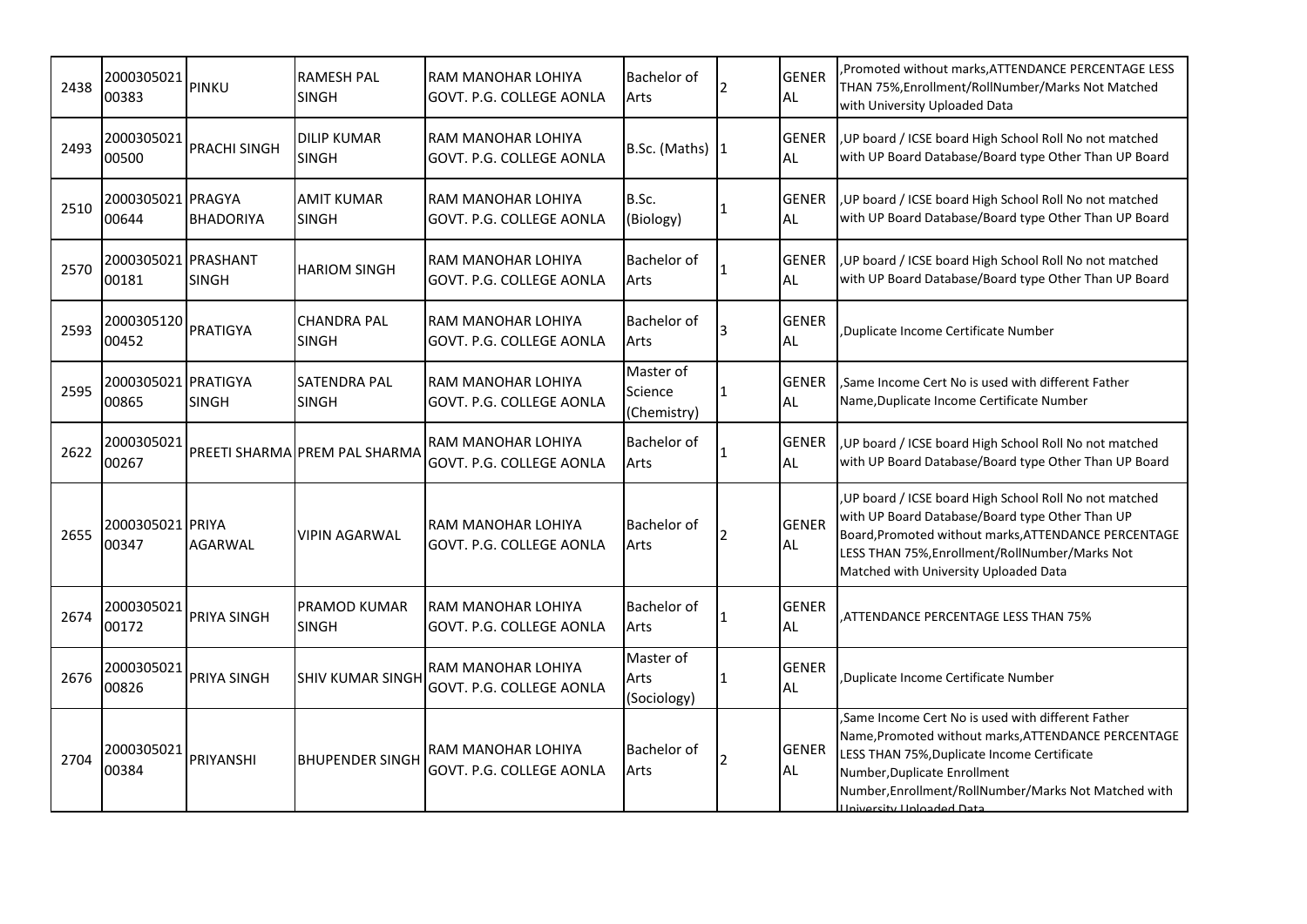| 2766 | 2000305020<br>01946          | <b>RACHNA</b>                          | YASHVEER SINGH                              | RAM MANOHAR LOHIYA<br>GOVT. P.G. COLLEGE AONLA | Master of<br>Arts<br>(Sociology) | <b>GENER</b><br>AL        | Promoted without marks, ATTENDANCE PERCENTAGE LESS<br>THAN 75%,Enrollment/RollNumber/Marks Not Matched<br>with University Uploaded Data                                                                                                                     |
|------|------------------------------|----------------------------------------|---------------------------------------------|------------------------------------------------|----------------------------------|---------------------------|-------------------------------------------------------------------------------------------------------------------------------------------------------------------------------------------------------------------------------------------------------------|
| 2774 | 2000305020 RADHIKA<br>01330  | <b>SHARMA</b>                          | SUNIL KUMAR<br><b>SHARMA</b>                | RAM MANOHAR LOHIYA<br>GOVT. P.G. COLLEGE AONLA | B.Sc.<br>(Biology)               | <b>GENER</b><br><b>AL</b> | UP board / ICSE board High School Roll No not matched<br>with UP Board Database/Board type Other Than UP<br>Board, Promoted without marks, ATTENDANCE PERCENTAGE<br>LESS THAN 75%, Enrollment/RollNumber/Marks Not<br>Matched with University Uploaded Data |
| 2782 | 00608                        | 2000305120 RAGINI SINGH<br>CHAUHAN     | <b>RAJESH KUMAR</b><br><b>SINGH CHAUHAN</b> | RAM MANOHAR LOHIYA<br>GOVT. P.G. COLLEGE AONLA | B.Sc.<br>(Biology)               | <b>GENER</b><br><b>AL</b> | ATTENDANCE PERCENTAGE LESS THAN 75%,                                                                                                                                                                                                                        |
| 2829 | 00522                        | 2000305021 RAJIT KUMAR<br><b>SINGH</b> | <b>ANAND KUMAR</b>                          | RAM MANOHAR LOHIYA<br>GOVT. P.G. COLLEGE AONLA | Bachelor of<br>Arts              | <b>GENER</b><br><b>AL</b> | Promoted without marks, ATTENDANCE PERCENTAGE LESS<br>THAN 75%, Enrollment/RollNumber/Marks Not Matched<br>with University Uploaded Data                                                                                                                    |
| 2834 | 2000305021 RAJNEESH<br>00456 | <b>SHARMA</b>                          | RAVINDRA<br>SHARMA                          | RAM MANOHAR LOHIYA<br>GOVT. P.G. COLLEGE AONLA | Bachelor of<br>Arts              | <b>GENER</b><br>AL        | Same Income Cert No is used with different Father.<br>Name, UP board / ICSE board High School Roll No not<br>matched with UP Board Database/Board type Other Than UP<br>Board.Duplicate Income Certificate Number                                           |
| 2862 | 2000305021<br>00858          | <b>RANJNA DEVI</b>                     | VIJAYBHAN SINGH                             | RAM MANOHAR LOHIYA<br>GOVT. P.G. COLLEGE AONLA | Bachelor of<br>Arts              | <b>GENER</b><br><b>AL</b> | Duplicate Income Certificate Number,                                                                                                                                                                                                                        |
| 2889 | 2000305021<br>00962          | <b>REEBU SAXENA</b>                    | DINESH KUMAR<br>SAXENA                      | RAM MANOHAR LOHIYA<br>GOVT. P.G. COLLEGE AONLA | Bachelor of<br>Arts              | <b>GENER</b><br><b>AL</b> | Same Income Cert No is used with different Father.<br>Name, Duplicate Income Certificate Number                                                                                                                                                             |
| 3056 | 2000305021 SADHANA<br>00640  | <b>SINGH</b>                           | <b>CHOTE SINGH</b>                          | RAM MANOHAR LOHIYA<br>GOVT. P.G. COLLEGE AONLA | Bachelor of<br>Arts              | <b>GENER</b><br><b>AL</b> | Marks Mismatch.                                                                                                                                                                                                                                             |
| 3104 | 2000305120 SAKSHI<br>00036   | <b>SHARMA</b>                          | <b>PUSHPENDRA</b><br>SHARMA                 | RAM MANOHAR LOHIYA<br>GOVT. P.G. COLLEGE AONLA | Bachelor of<br>Arts              | <b>GENER</b><br><b>AL</b> | Duplicate Income Certificate Number,                                                                                                                                                                                                                        |
| 3107 | 2000305020<br>01732          | <b>SAKSHI SINGH</b>                    | <b>MUNENDRA PAL</b><br><b>SINGH</b>         | RAM MANOHAR LOHIYA<br>GOVT. P.G. COLLEGE AONLA | B.Sc.<br>(Biology)               | <b>GENER</b><br><b>AL</b> | Promoted without marks, ATTENDANCE PERCENTAGE LESS<br>THAN 75%, Duplicate Income Certificate<br>Number, Enrollment/RollNumber/Marks Not Matched with<br>University Uploaded Data                                                                            |
| 3111 | 2000305120<br>00238          | <b>SAKSHI TOMAR</b>                    | KRISHNA PAL<br><b>SINGH</b>                 | RAM MANOHAR LOHIYA<br>GOVT. P.G. COLLEGE AONLA | B.Sc.<br>(Biology)               | <b>GENER</b><br><b>AL</b> | ATTENDANCE PERCENTAGE LESS THAN 75%,Duplicate<br>Income Certificate Number, Enrollment/RollNumber/Marks<br>Not Matched with University Uploaded Data                                                                                                        |
| 3126 | 2000305021<br>00446          | <b>SALONI SINGH</b>                    | SATENDRA PAL<br><b>SINGH</b>                | RAM MANOHAR LOHIYA<br>GOVT. P.G. COLLEGE AONLA | Bachelor of<br>Arts              | <b>GENER</b><br>AL        | Duplicate Income Certificate Number                                                                                                                                                                                                                         |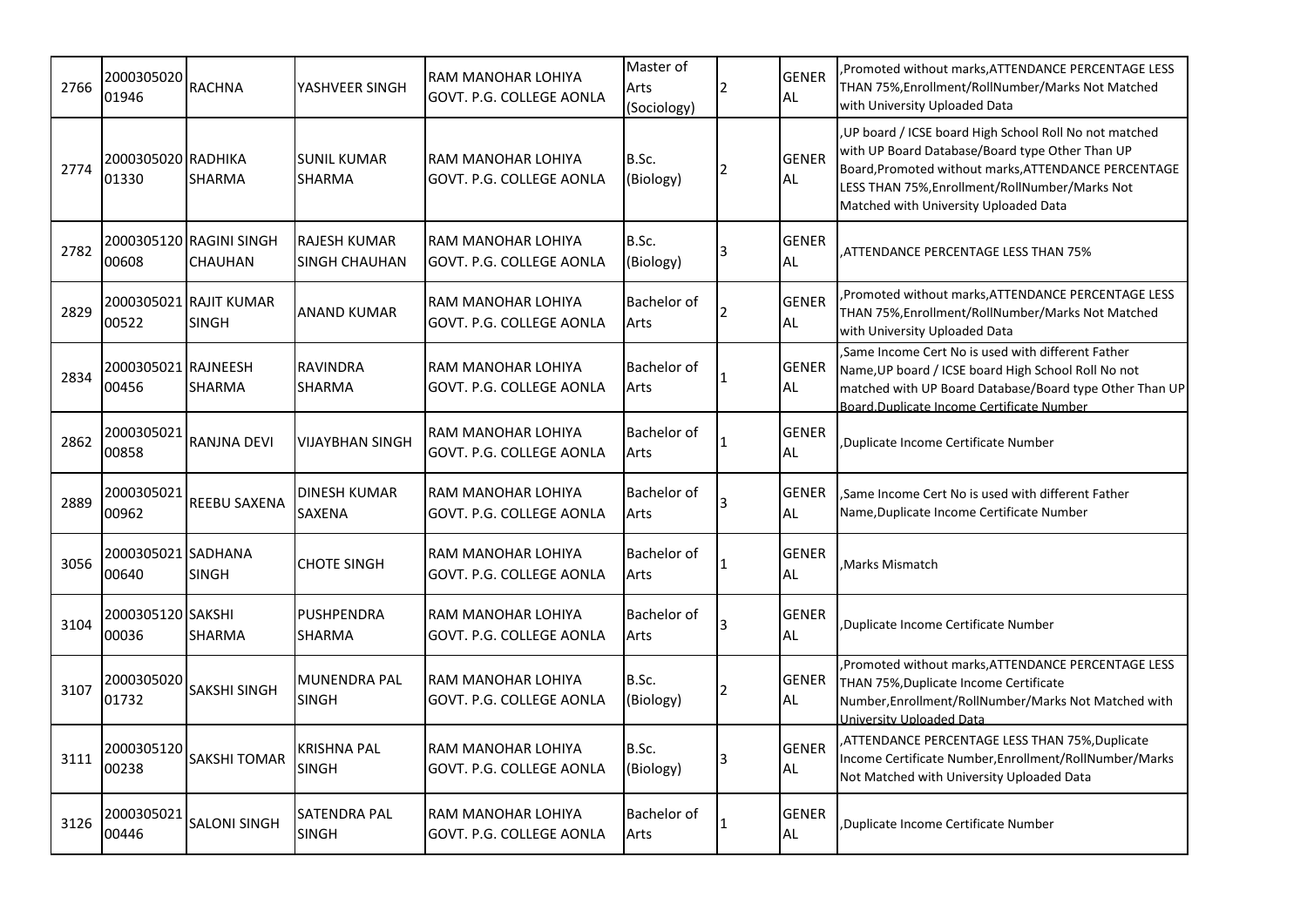| 3156 | 2000305021 SANDHYA<br>00307   | <b>SINGH</b>        | <b>ARVIND SINGH</b>                 | RAM MANOHAR LOHIYA<br>GOVT. P.G. COLLEGE AONLA | Bachelor of<br>Arts        |           | <b>GENER</b><br><b>AL</b> | Promoted without marks, ATTENDANCE PERCENTAGE LESS<br>THAN 75%, Enrollment/RollNumber/Marks Not Matched<br>with University Uploaded Data                                                                                                                                                               |
|------|-------------------------------|---------------------|-------------------------------------|------------------------------------------------|----------------------------|-----------|---------------------------|--------------------------------------------------------------------------------------------------------------------------------------------------------------------------------------------------------------------------------------------------------------------------------------------------------|
| 3157 | 2000305021 SANDHYA<br>00835   | <b>SINGH</b>        | <b>DHARMENDRA</b><br><b>SINGH</b>   | RAM MANOHAR LOHIYA<br>GOVT. P.G. COLLEGE AONLA | <b>Bachelor of</b><br>Arts |           | <b>GENER</b><br><b>AL</b> | Duplicate Income Certificate Number                                                                                                                                                                                                                                                                    |
| 3158 | 2000305021 SANDHYA<br>00385   | <b>SINGH</b>        | <b>SURESH PAL SINGH</b>             | RAM MANOHAR LOHIYA<br>GOVT. P.G. COLLEGE AONLA | <b>Bachelor of</b><br>Arts |           | <b>GENER</b><br><b>AL</b> | Duplicate Income Certificate Number                                                                                                                                                                                                                                                                    |
| 3166 | 2000305021<br>00868           | <b>SANJANA DEVI</b> | <b>VIJAYBHAN SINGH</b>              | RAM MANOHAR LOHIYA<br>GOVT. P.G. COLLEGE AONLA | <b>Bachelor of</b><br>Arts |           | <b>GENER</b><br><b>AL</b> | Duplicate Income Certificate Number                                                                                                                                                                                                                                                                    |
| 3179 | 2000305021 SANJEEV<br>00551   | <b>KUMAR</b>        | <b>MUNESH PAL</b><br><b>SINGH</b>   | RAM MANOHAR LOHIYA<br>GOVT. P.G. COLLEGE AONLA | <b>Bachelor of</b><br>Arts |           | <b>GENER</b><br><b>AL</b> | Duplicate Income Certificate Number                                                                                                                                                                                                                                                                    |
| 3197 | 2000305021<br>00240           | <b>SAPNA SHARMA</b> | PUSHPENDRA<br><b>SHARMA</b>         | RAM MANOHAR LOHIYA<br>GOVT. P.G. COLLEGE AONLA | B.Sc.<br>(Biology)         |           | <b>GENER</b><br><b>AL</b> | Duplicate Income Certificate Number                                                                                                                                                                                                                                                                    |
| 3331 | 2000305020 SHAURYA<br>01249   | <b>PRATAP SINGH</b> | <b>SANJAY KUMAR</b><br><b>SINGH</b> | RAM MANOHAR LOHIYA<br>GOVT. P.G. COLLEGE AONLA | B.Sc. (Maths) $ 2 $        |           | <b>GENER</b><br><b>AL</b> | Promoted without marks, ATTENDANCE PERCENTAGE LESS<br>THAN 75%, Enrollment/RollNumber/Marks Not Matched<br>with University Uploaded Data                                                                                                                                                               |
| 3336 | 2000305021<br>00382           | SHEETAL             | <b>SURESH PAL SINGH</b>             | RAM MANOHAR LOHIYA<br>GOVT. P.G. COLLEGE AONLA | <b>Bachelor of</b><br>Arts | $\vert$ 1 | <b>GENER</b><br><b>AL</b> | Duplicate Income Certificate Number                                                                                                                                                                                                                                                                    |
| 3391 | 2000305021 SHIV HARI<br>00545 | <b>SINGH</b>        | <b>CHANDRA PAL</b><br><b>SINGH</b>  | RAM MANOHAR LOHIYA<br>GOVT. P.G. COLLEGE AONLA | <b>Bachelor of</b><br>Arts |           | <b>GENER</b><br><b>AL</b> | Duplicate Income Certificate Number                                                                                                                                                                                                                                                                    |
| 3407 | 2000305021<br>00999           | SHIVALI             | LAKHBIR SINGH                       | RAM MANOHAR LOHIYA<br>GOVT. P.G. COLLEGE AONLA | Bachelor of<br>Arts        |           | <b>GENER</b><br>AL        | , UP board / ICSE board High School Roll No not matched<br>with UP Board Database/Board type Other Than UP<br>Board, Promoted without marks, ATTENDANCE PERCENTAGE<br>LESS THAN 75%, Duplicate Income Certificate<br>Number, Enrollment/RollNumber/Marks Not Matched with<br>Liniversity Unloaded Data |
| 3416 | 2000305120<br>00797           | <b>SHIVAM GUPTA</b> | LAL BAHADUR<br><b>GUPTA</b>         | RAM MANOHAR LOHIYA<br>GOVT. P.G. COLLEGE AONLA | <b>Bachelor of</b><br>Arts |           | <b>GENER</b><br><b>AL</b> | UP board / ICSE board High School Roll No not matched<br>with UP Board Database/Board type Other Than UP Board                                                                                                                                                                                         |
| 3436 | 2000305021<br>00558           | <b>SHIVAM SINGH</b> | <b>HARISH PALSINGH</b>              | RAM MANOHAR LOHIYA<br>GOVT. P.G. COLLEGE AONLA | <b>Bachelor</b> of<br>Arts |           | <b>GENER</b><br><b>AL</b> | Suspect Course Level                                                                                                                                                                                                                                                                                   |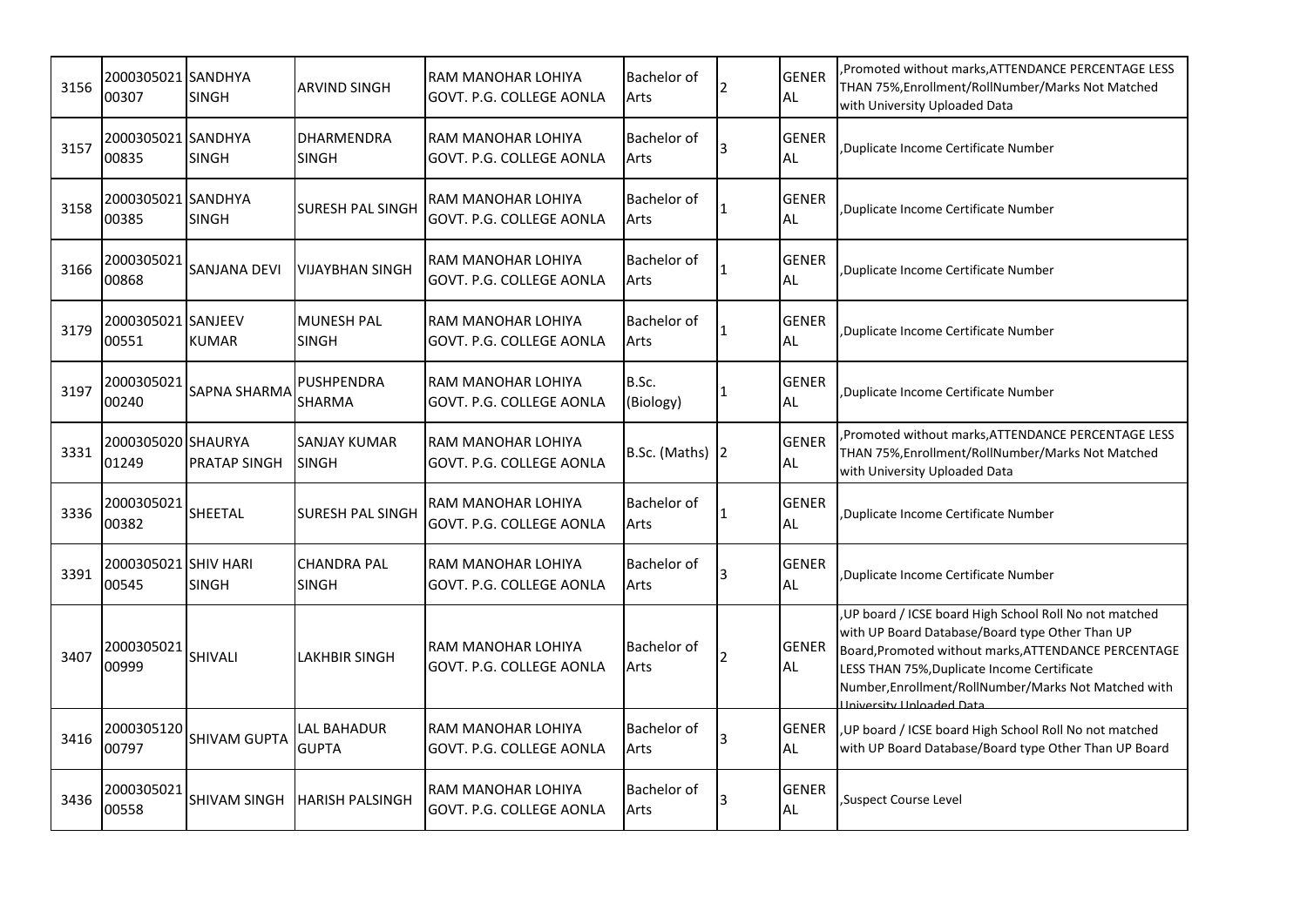| 3445 | 00319                        | <b>SINGH</b>                            | VINOD KUMAR<br><b>SINGH</b>          | RAM MANOHAR LOHIYA<br>GOVT. P.G. COLLEGE AONLA | Bachelor of<br>Arts              |     | <b>GENER</b><br><b>AL</b> | Promoted without marks, ATTENDANCE PERCENTAGE LESS<br>THAN 75%, Enrollment/RollNumber/Marks Not Matched<br>with University Uploaded Data, Suspect Course Level                                                           |
|------|------------------------------|-----------------------------------------|--------------------------------------|------------------------------------------------|----------------------------------|-----|---------------------------|--------------------------------------------------------------------------------------------------------------------------------------------------------------------------------------------------------------------------|
| 3467 | 2000305021 SHIVANGI<br>01038 | <b>SINGH</b>                            | <b>GYANENDRA PAL</b><br><b>SINGH</b> | RAM MANOHAR LOHIYA<br>GOVT. P.G. COLLEGE AONLA | B.Sc.<br>(Biology)               |     | <b>GENER</b><br><b>AL</b> | , Promoted without marks, ATTENDANCE PERCENTAGE LESS<br>THAN 75%, Duplicate Income Certificate<br>Number, Enrollment/RollNumber/Marks Not Matched with<br>University Uploaded Data                                       |
| 3473 | 2000305021<br>00251          | <b>SHIVANI</b>                          | <b>MUNEESH SHARMA</b>                | RAM MANOHAR LOHIYA<br>GOVT. P.G. COLLEGE AONLA | Bachelor of<br>Arts              |     | <b>GENER</b><br><b>AL</b> | ,Same Income Cert No is used with different Father<br>Name, Duplicate Income Certificate Number                                                                                                                          |
| 3496 | 2000305120<br>00475          | <b>SHIVANI SINGH</b>                    | MUNENDRA PAL<br><b>SINGH</b>         | RAM MANOHAR LOHIYA<br>GOVT. P.G. COLLEGE AONLA | B.Sc.<br>(Biology)               |     | <b>GENER</b><br>AL        | ATTENDANCE PERCENTAGE LESS THAN 75%, Duplicate<br>Income Certificate Number, Enrollment/RollNumber/Marks<br>Not Matched with University Uploaded Data                                                                    |
| 3497 | 2000305021<br>00221          | <b>SHIVANI SINGH</b>                    | MUNESHWAR<br><b>SINGH</b>            | RAM MANOHAR LOHIYA<br>GOVT. P.G. COLLEGE AONLA | Bachelor of<br>Arts              |     | <b>GENER</b><br><b>AL</b> | Promoted without marks, ATTENDANCE PERCENTAGE LESS<br>THAN 75%, Enrollment/RollNumber/Marks Not Matched<br>with University Uploaded Data                                                                                 |
| 3654 | 2000305021<br>00862          | <b>SNEHA</b>                            | NEERAJ                               | RAM MANOHAR LOHIYA<br>GOVT. P.G. COLLEGE AONLA | Bachelor of<br>Arts              |     | <b>GENER</b><br><b>AL</b> | , Promoted without marks, ATTENDANCE PERCENTAGE LESS<br>THAN 75%, Duplicate Enrollment<br>Number, Enrollment/RollNumber/Marks Not Matched with<br>University Uploaded Data                                               |
| 3680 | 2000305120<br>00481          | SONALI                                  | <b>VINAY PRASAD</b>                  | RAM MANOHAR LOHIYA<br>GOVT. P.G. COLLEGE AONLA | Bachelor of<br>Arts              |     | <b>GENER</b><br><b>AL</b> | Same Income Cert No is used with different Father<br>Name, Duplicate Income Certificate Number                                                                                                                           |
| 3692 | 2000305021 SONAM<br>00929    | <b>UPADHYAY</b>                         | <b>BIJENDRA</b><br><b>UPADHYAY</b>   | RAM MANOHAR LOHIYA<br>GOVT. P.G. COLLEGE AONLA | Master of<br>Arts<br>(Sociology) | l 1 | <b>GENER</b><br><b>AL</b> | Same Income Cert No is used with different Father<br>Name, Duplicate Income Certificate Number                                                                                                                           |
| 3793 | 2000305020<br>02015          | <b>SUNITI</b>                           | <b>SATENDRA PAL</b><br><b>SINGH</b>  | RAM MANOHAR LOHIYA<br>GOVT. P.G. COLLEGE AONLA | Master of<br>Arts<br>(Sociology) | 2   | <b>GENER</b><br><b>AL</b> | Promoted without marks, ATTENDANCE PERCENTAGE LESS<br>THAN 75%, Enrollment/RollNumber/Marks Not Matched<br>with University Uploaded Data                                                                                 |
| 3824 | 01005                        | 2000305021 SURYA PRATAP<br><b>SINGH</b> | <b>RAJESH CHAUHAN</b>                | RAM MANOHAR LOHIYA<br>GOVT. P.G. COLLEGE AONLA | B.Sc.<br>(Biology)               |     | <b>GENER</b><br>AL.       | , UP board / ICSE board High School Roll No not matched<br>with UP Board Database/Board type Other Than UP<br>Board, Promoted without marks, ATTENDANCE PERCENTAGE<br>LESS THAN 75%, Duplicate Income Certificate Number |
| 3909 | 00820                        | 2000305021 TARUN PRATAP<br><b>SINGH</b> | <b>ANIL KUMAR SINGH</b>              | RAM MANOHAR LOHIYA<br>GOVT. P.G. COLLEGE AONLA | Bachelor of<br>Arts              |     | <b>GENER</b><br>AL.       | Promoted without marks, ATTENDANCE PERCENTAGE LESS<br>THAN 75%, Enrollment/RollNumber/Marks Not Matched<br>with University Uploaded Data                                                                                 |
| 3957 | 2000305021<br>00312          | <b>UMA DEVI</b>                         | <b>RAMESH PAL</b><br><b>SINGH</b>    | RAM MANOHAR LOHIYA<br>GOVT. P.G. COLLEGE AONLA | Master of<br>Arts<br>(Sociology) |     | <b>GENER</b><br><b>AL</b> | Duplicate Enrollment<br>Number, Enrollment/RollNumber/Marks Not Matched with<br>University Uploaded Data                                                                                                                 |